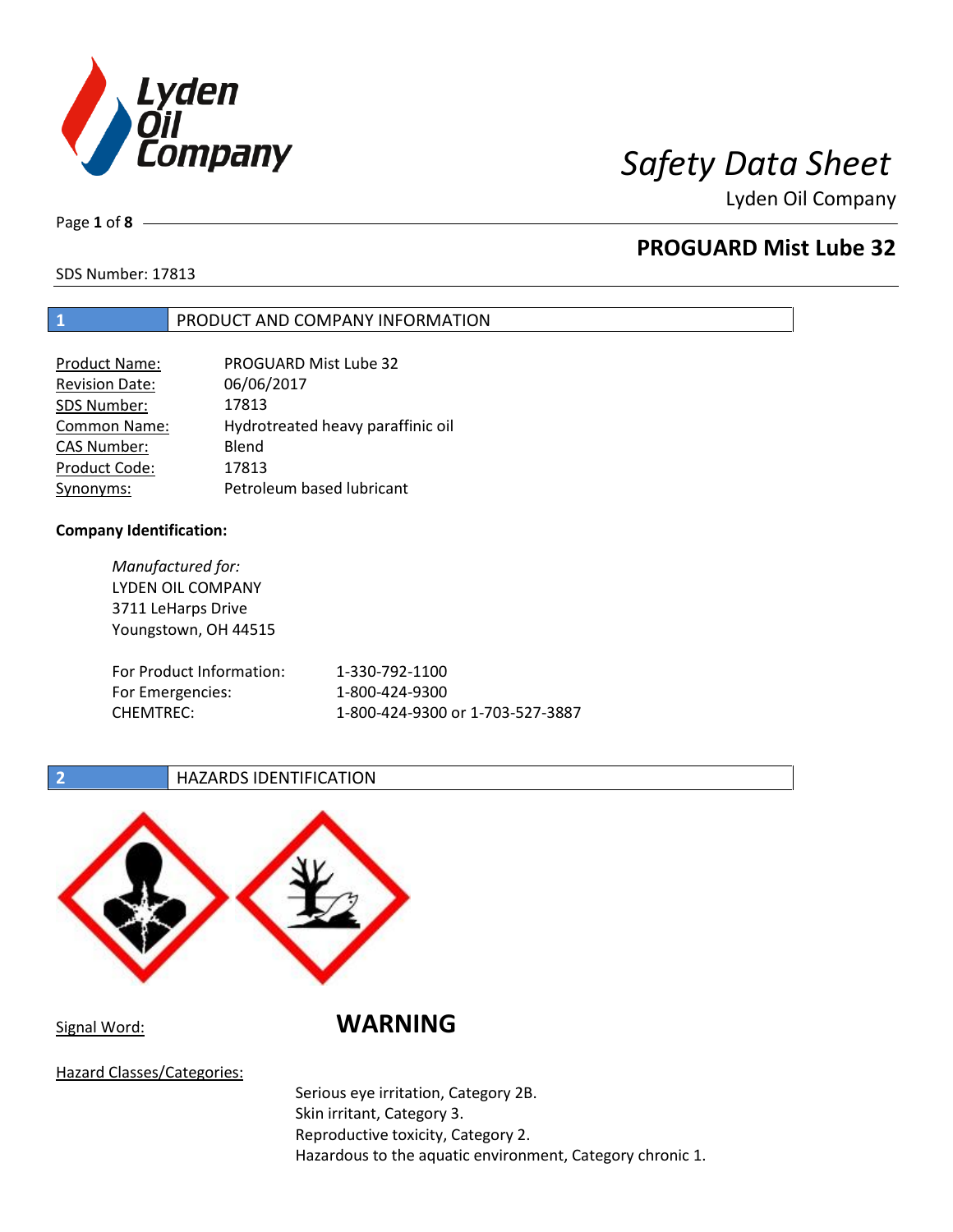

Page **2** of **8**

SDS Number: 17813

# *Safety Data Sheet*

Lyden Oil Company

## **PROGUARD Mist Lube 32**

| Hazard Statement(s):       | H320: Causes eye irritation.<br>H316: Causes mild skin irritation.<br>H361: Suspected of damaging fertility or the unborn child.<br>H410: Very toxic to aquatic life with long-lasting effects. |
|----------------------------|-------------------------------------------------------------------------------------------------------------------------------------------------------------------------------------------------|
| Precaution Statement(s):   |                                                                                                                                                                                                 |
|                            | P101: If medical advice is needed, have product container or label at<br>hand.                                                                                                                  |
|                            | P102: Keep out of reach of children.                                                                                                                                                            |
|                            | P103: Read label before use.                                                                                                                                                                    |
|                            | P273: Avoid release to the environment.                                                                                                                                                         |
|                            | P302+352: IF ON SKIN: Wash with plenty of soap and water.                                                                                                                                       |
|                            | P305+351+338: IF IN EYES: Rinse cautiously with water for several<br>minutes. Remove contact lenses if present and easy to $do$ – continue<br>rinsing.                                          |
|                            | P260: Do not breathe dust/fumes/gas/mist/vapors/spray.                                                                                                                                          |
| Other Hazard Statement(s): |                                                                                                                                                                                                 |
|                            | Repeated exposure may cause skin dryness or cracking.                                                                                                                                           |

## **3** COMPOSITION / INFORMATION ON INGREDIENTS

#### Ingredients:

*Mixture of the substances listed below with nonhazardous additions.* 

| <b>Chemical Name</b>                                      | <b>CAS Number</b> | Percentage |
|-----------------------------------------------------------|-------------------|------------|
| Distillates (petroleum), solvent-dewaxed heavy paraffinic | 64742-65-0        | 90-95      |
| Additives                                                 | N/A               | $5 - 10$   |

*\*Any concentration shown as a range is to protect confidentiality or is due to batch variation.*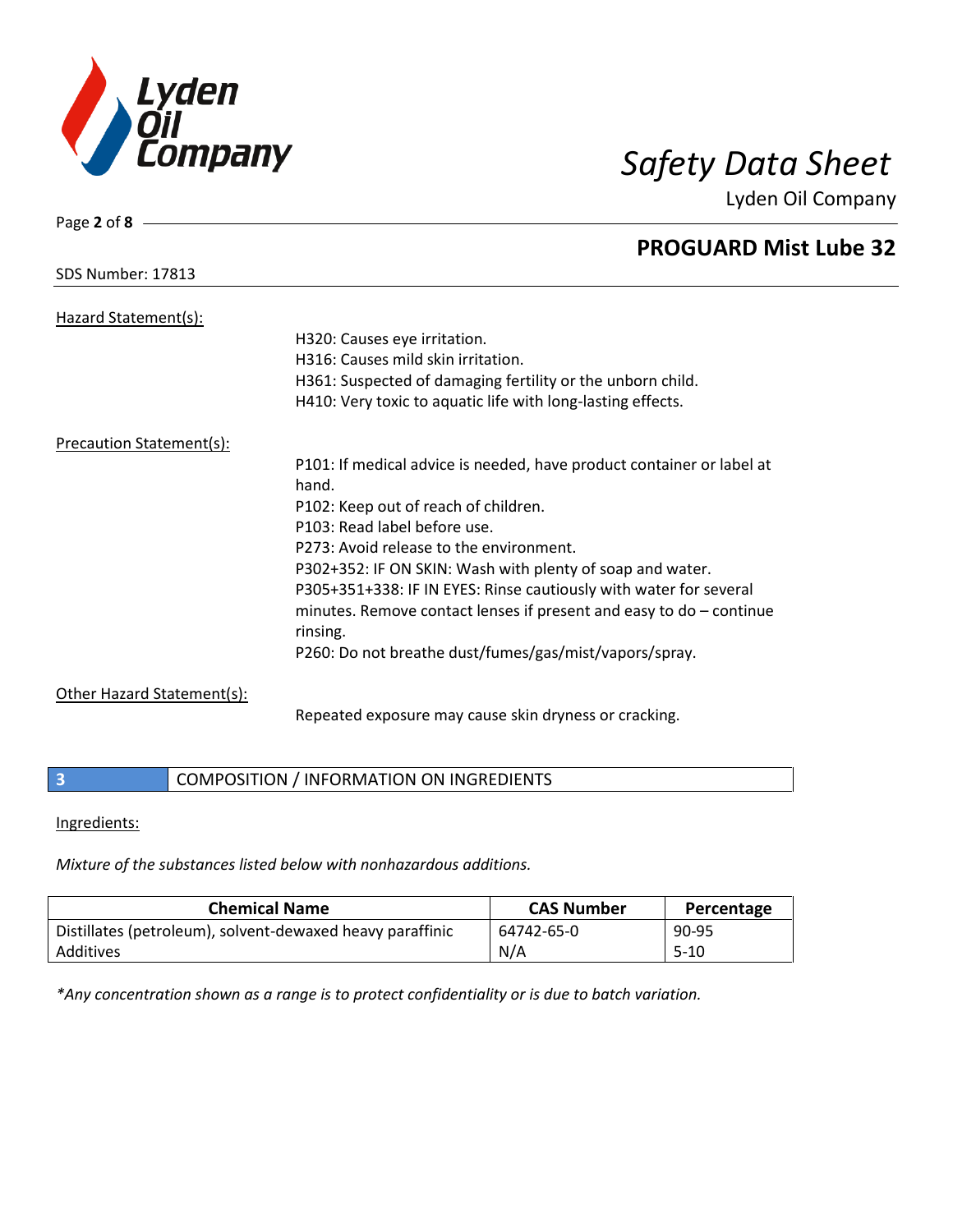

**PROGUARD Mist Lube 32** 

Lyden Oil Company

SDS Number: 17813

Page **3** of **8**

## **4** FIRST AID MEASURES Description of First Aid Measures: Inhalation: If symptoms develop, move victim to fresh air. If symptoms persist, obtain medical attention. Skin Contact: Wash with soap and water. Remove contaminated clothing and wash before reuse. Get medical attention if needed. Eye Contact: Rinse opened eye for several minutes under running water. If symptoms persist, consult medical attention. Ingestion: Rinse mouth with water. If symptoms develop, obtain medical attention. Symptoms and Effects, both acute and delayed: No further relevent data available. Recommended Actions: Treat symptomatically. Call a doctor or poison control center for guidance. **5** FIRE FIGHTING MEASURES Recommended Fire-Extinguishing Equipment: Use dry powder, foam, or carbon dioxide fire extinguishers. Water may be ineffective in fighting an oil fire unless used by experienced fire fighters. Possible Hazards During a Fire: Hazardous combustion products may include: A complex mixture of airborne solid and liquid particulates and gases (smoke). Carbon monoxide. Unidentified organic and inorganic compounds.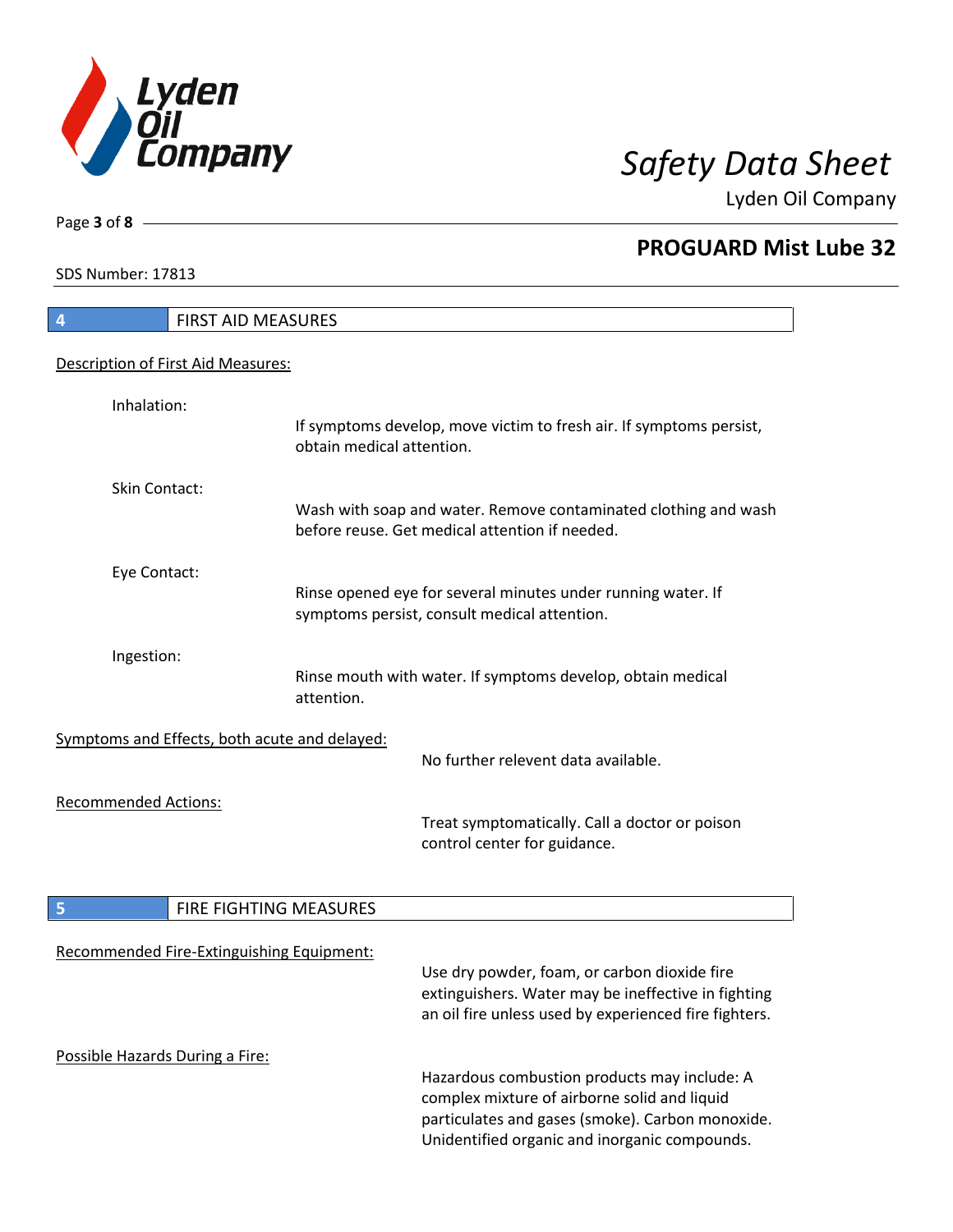

**PROGUARD Mist Lube 32** 

Lyden Oil Company

SDS Number: 17813

Page **4** of **8**

Recommendations to Firefighters:

No special measures required.

| 6                                 | <b>ACCIDENTAL RELEASE MEASURES</b>                                                                  |
|-----------------------------------|-----------------------------------------------------------------------------------------------------|
| <b>Personal Precautions:</b>      | Avoid contact with skin, eyes, and clothing.<br>Keep away from sources of ignition.                 |
| <b>Emergency Procedures:</b>      | Contain spilled material, collect in suitable and<br>properly labeled containers.                   |
| <b>Environmental Precautions:</b> | Do not allow to reach sewage system or any water<br>course.<br>Do not allow to enter ground waters. |
| <b>Cleanup Procedures:</b>        | Pick up excess with inert absorbant material.                                                       |

| <b>HANDLING AND STORAGE</b> |
|-----------------------------|
|                             |

Handling Precautions:

Handle with care and avoid spillage on the floor. Do not cut, weld, drill, grind, braze, or solder container.

Storage Requirements:

Keep container tightly sealed. Keep away from sources of ignition.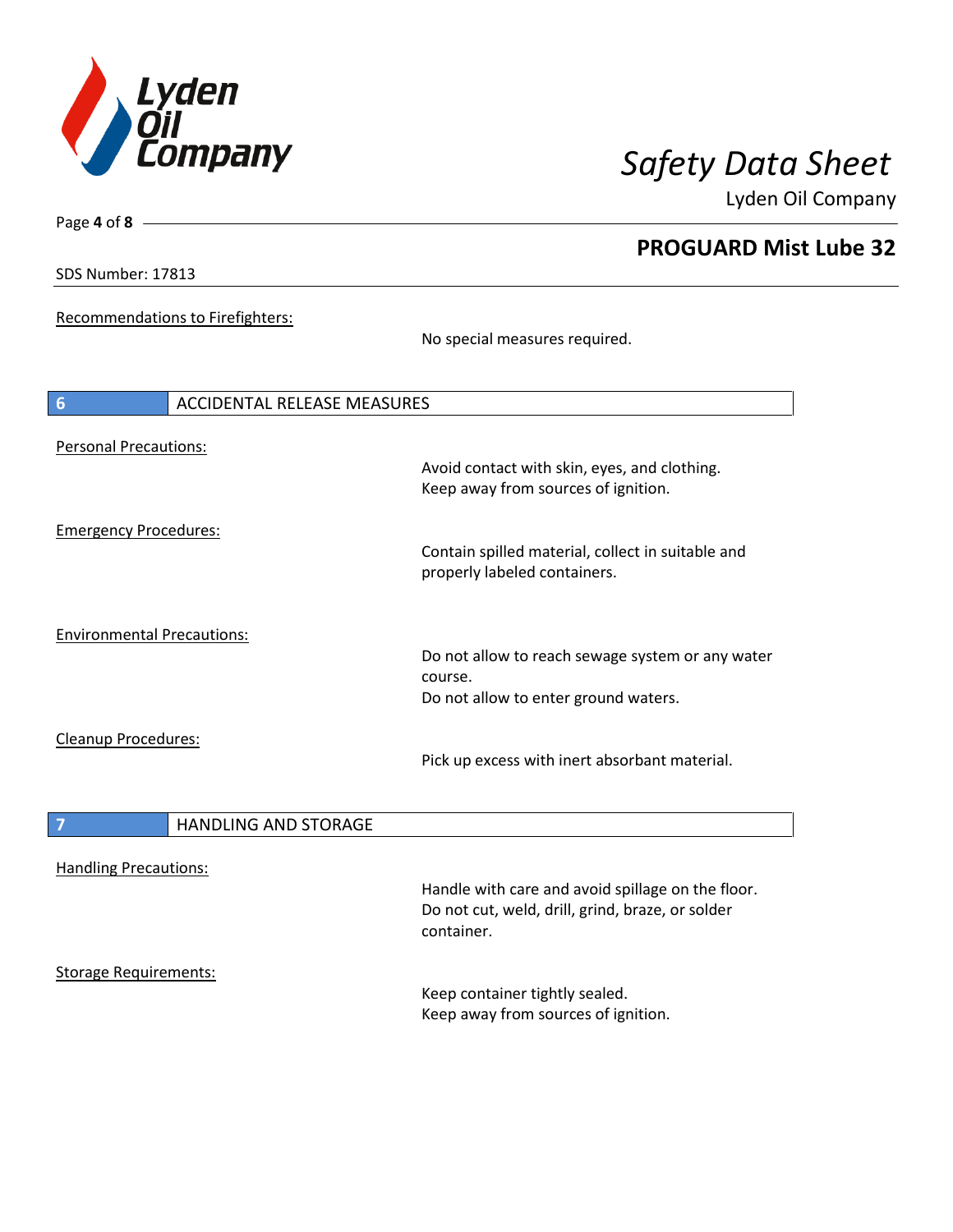

Lyden Oil Company

Page **5** of **8**

## **PROGUARD Mist Lube 32**

SDS Number: 17813

## **8** EXPOSURE CONTROLS / PERSONAL PROTECTION

Exposure Limits:

-64742-65-0 Distillates (petroleum), solvent-dewaxed heavy paraffinic (90-95%):

ACGIH TLV – Long-term value:  $5mg/m<sup>3</sup>$ OSHA PEL - Long-term value: 5mg/m<sup>3</sup>

Engineering Controls:

All ventilation should be designed in accordance with OSHA standard (29 CFR 1910.94).

Personal Protective Equipment:

Wash hands before breaks and at the end of work. Use safety glasses and gloves.

**9** PHYSICAL AND CHEMICAL PROPERTIES

| Color:                        | Amber                                       |
|-------------------------------|---------------------------------------------|
| <b>Physical State:</b>        | Liquid                                      |
| Odor:                         | Data not available                          |
| Odor Threshold:               | Data not available                          |
| pH:                           | Data not available                          |
| <b>Melting Point:</b>         | Data not available                          |
| <b>Boiling Point:</b>         | $>425^\circ$ F                              |
| <b>Boiling Range:</b>         | Data not available                          |
| Flash Point:                  | Data not available                          |
| <b>Evaporation Rate:</b>      | Data not available                          |
| Flammability:                 | Data not available                          |
| Flammability Limits:          | Data not available                          |
| Vapor Pressure:               | Data not available                          |
| Vapor Density:                | Data not available                          |
| <b>Relative Density:</b>      | Data not available                          |
| Solubilities:                 | Insoluble in water                          |
| <b>Partition Coefficient:</b> | Data not available                          |
| Auto-Ignition Temperature:    | Data not available                          |
| Decomposition Temperature:    | Data not available                          |
| Viscosity:                    | 32 mm <sup>2</sup> /sec (kinematic at 40°C) |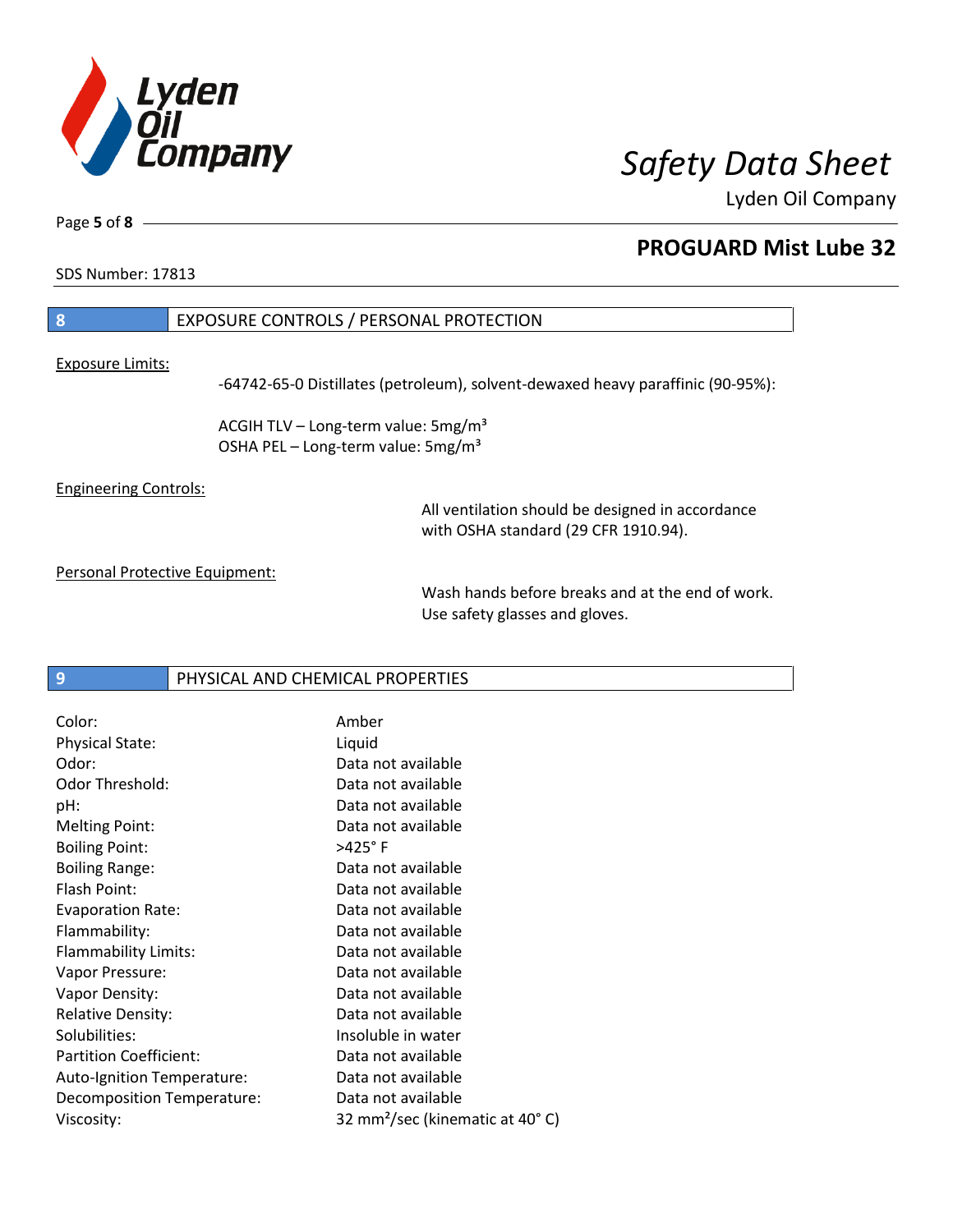

Lyden Oil Company

SDS Number: 17813

Page **6** of **8**

| <b>PROGUARD Mist Lube 32</b> |  |  |  |
|------------------------------|--|--|--|
|------------------------------|--|--|--|

**10** STABILITY AND REACTIVITY

| Stability:                     | Stable under normal conditions.                                  |
|--------------------------------|------------------------------------------------------------------|
| Reactivity:                    | Not reactive under normal conditions.                            |
| Conditions to Avoid:           | Extreme temperature, sparks, open flame, and<br>direct sunlight. |
| <b>Hazardous Reactions:</b>    | No known hazardous reactions.                                    |
| Incompatible Materials:        | No further relevant information available.                       |
| <b>Decomposition Products:</b> | Hazardous decomposition products are not<br>expected to form.    |

| 11<br><b>TOXICOLOGICAL INFORMATION</b> |                                                                                                                           |
|----------------------------------------|---------------------------------------------------------------------------------------------------------------------------|
| Routes of Exposure:                    | Skin and eye contact are the primary routes of<br>exposure although exposure may occur following<br>accidental ingestion. |
| <b>Exposure Effects:</b>               | Repeated skin contact may cause dermatitis or an<br>oil acne.                                                             |
| <b>Measures of Toxicity:</b>           | No test data available.                                                                                                   |
| Carcinogenic/Mutagenic Precautions:    | Non-carcinogenic and not expected to be<br>mutagentic.                                                                    |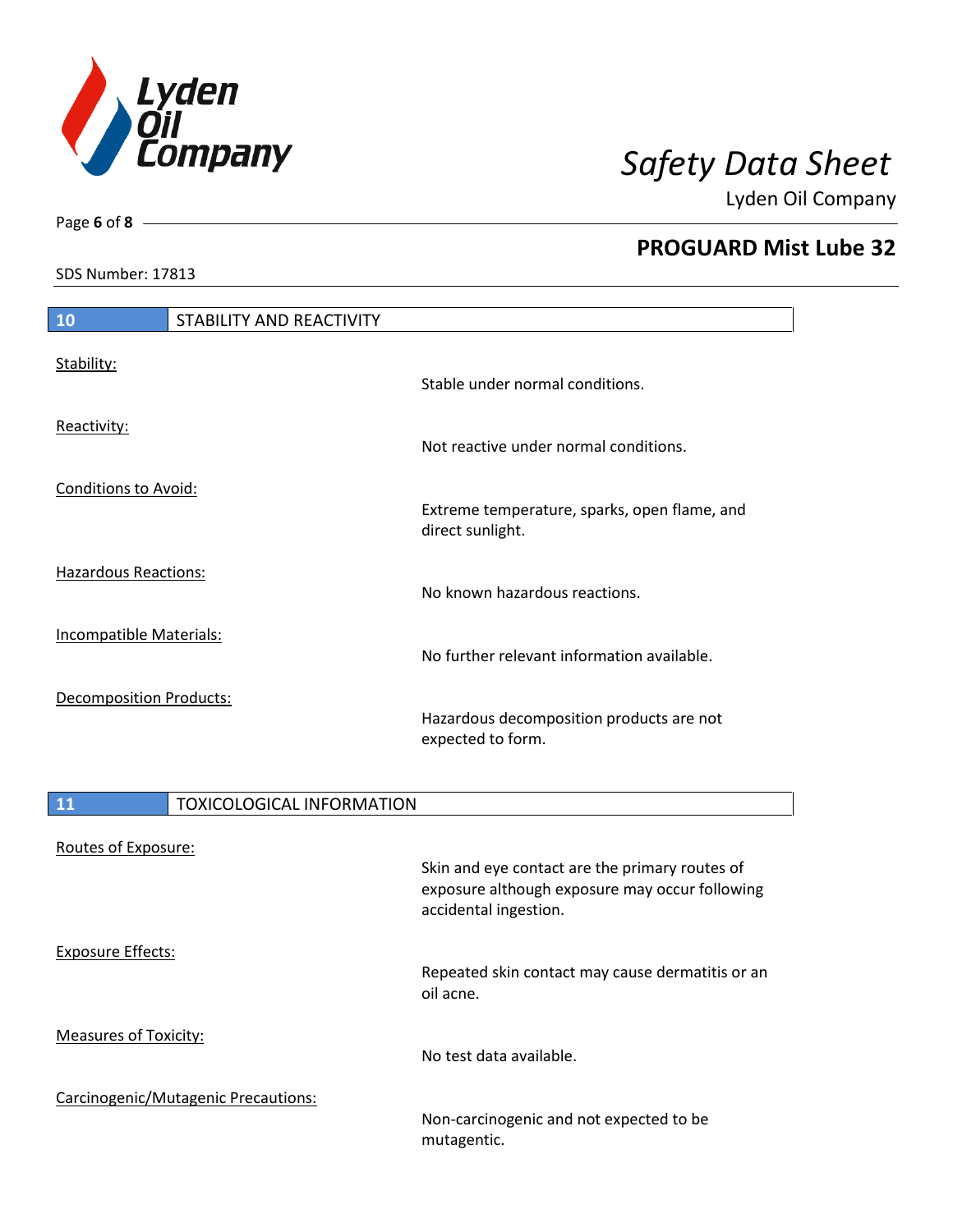

**PROGUARD Mist Lube 32** 

Lyden Oil Company

SDS Number: 17813

Page **7** of **8**

| 12                                                                                                | <b>ECOLOGICAL INFORMATION</b>                                                        |                                                                                             |
|---------------------------------------------------------------------------------------------------|--------------------------------------------------------------------------------------|---------------------------------------------------------------------------------------------|
| <b>Ecological Precautions:</b>                                                                    |                                                                                      | Avoid exposing to the environment.                                                          |
| <b>Ecological Effects:</b>                                                                        | No specific environmental or aquatic data available.                                 |                                                                                             |
| 13                                                                                                | DISPOSAL CONSIDERATIONS                                                              |                                                                                             |
| Disposal Methods:                                                                                 |                                                                                      | Dispose of waste material in accordance with all<br>local, state, and federal requirements. |
| <b>Disposal Containers:</b>                                                                       |                                                                                      | Use properly approved container for disposal.                                               |
| <b>Special Precautions:</b>                                                                       |                                                                                      | Do not flush to surface waters or drains.                                                   |
| 14                                                                                                | <b>TRANSPORT INFORMATION</b>                                                         |                                                                                             |
| <b>UN Number:</b><br><b>UN Shipping Name:</b><br><b>Transport Hazard Class:</b><br>Packing Group: | Data not available<br>Data not available<br>Data not available<br>Data not available |                                                                                             |
| <b>Environmental Hazards:</b>                                                                     |                                                                                      | Data not available                                                                          |
| <b>Bulk Transport Guidance:</b>                                                                   |                                                                                      | Data not available                                                                          |
| <b>Special Precautions:</b>                                                                       |                                                                                      |                                                                                             |

Not regulated by DOT.